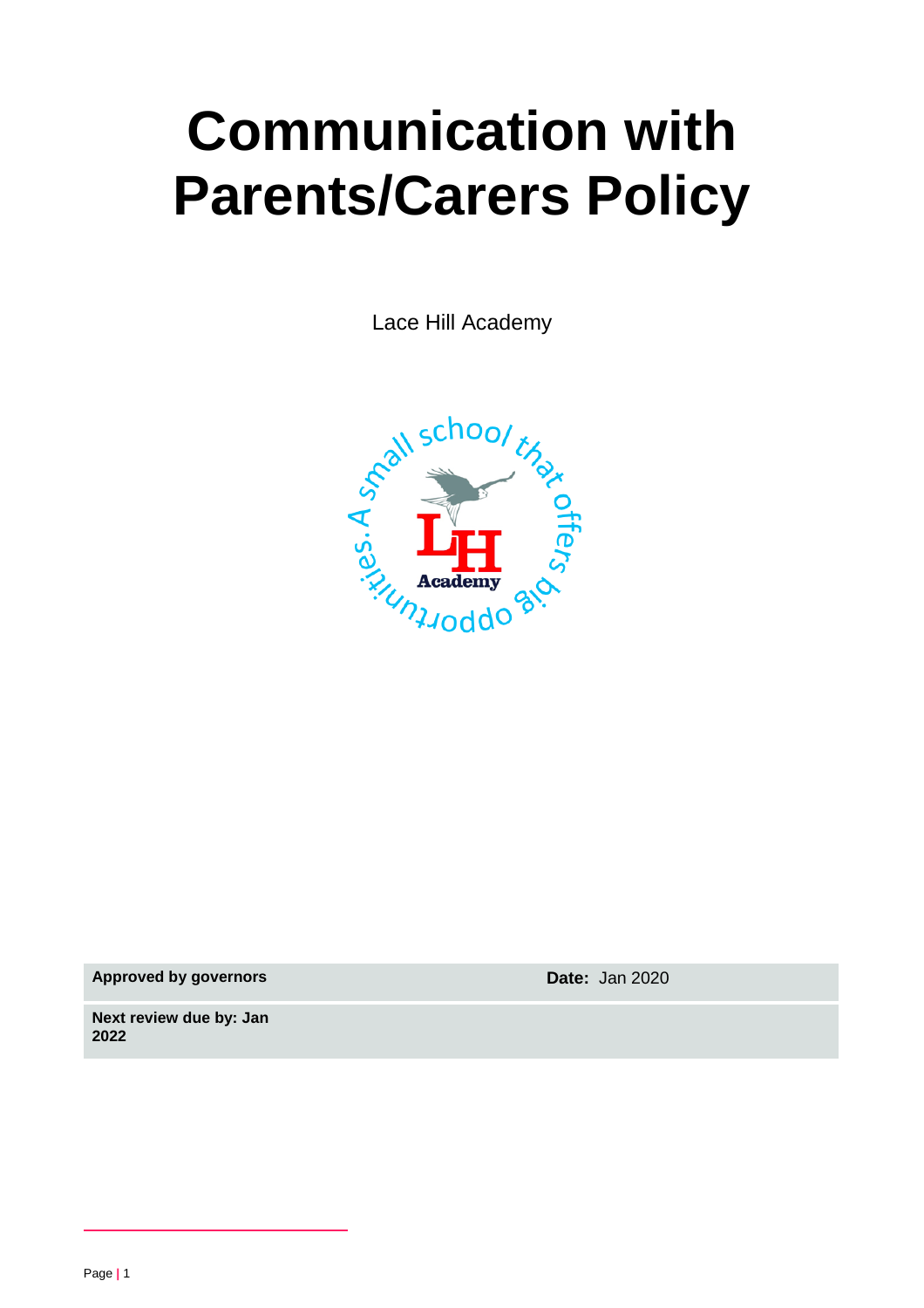## **Home-school communication policy**

## **Contents**

\*Please note: Where we refer to parents in the policy, this includes carers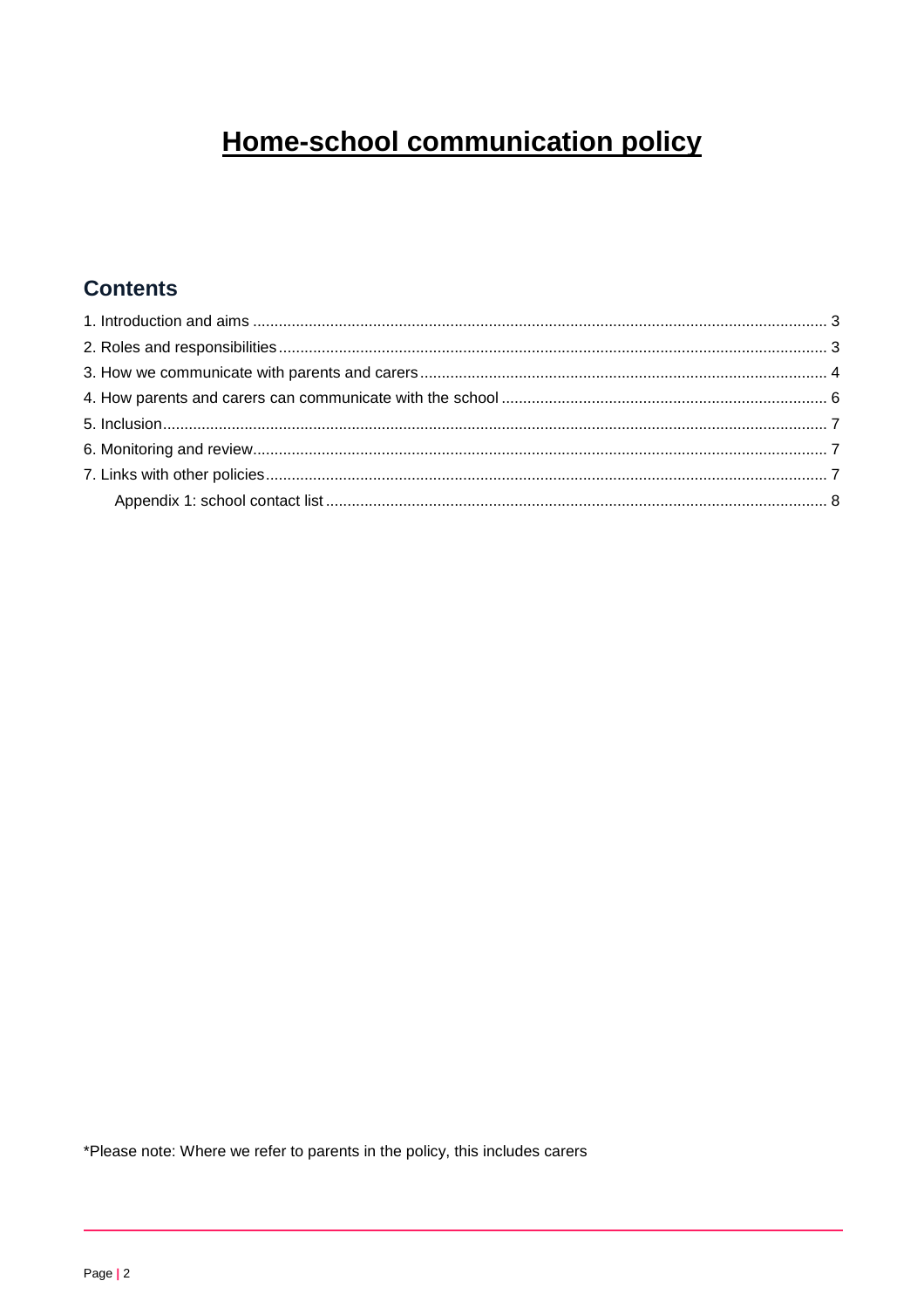## <span id="page-2-0"></span>**1. Introduction and aims**

We believe that clear, open communication between the school and parents/carers has a positive impact on pupils' learning because it:

- gives parents/carers the information they need to support their child's education
- helps the school improve, through feedback and consultation with parents/carers
- builds trust between home and school, which helps the school better support each child's educational and pastoral needs

The aim of this policy is to promote clear and open communication by:

- explaining how the school communicates with parents/carers
- setting clear standards for responding to communication from parents/carers
- helping parents/carers reach the member of school staff who is best placed to address their specific query or concern so they can get a response as quickly as possible

In the following sections, we will use 'parents' to refer to both parents and carers

## <span id="page-2-1"></span>**2. Roles and responsibilities**

#### **2.1 Headteacher**

The headteacher is responsible for:

- Ensuring that communications with parents are effective, timely and appropriate
- > Regularly reviewing this policy

#### **2.2 Staff**

All staff are responsible for:

- Responding to communication from parents in line with this policy and the school's ICT and internet acceptable use policy
- Working with other members of staff to make sure parents get timely information (if they cannot address a query or send the information themselves)

Staff **will not** respond to communications outside of school hours or their working hours (if they work parttime), or during school holidays.

#### **2.3 Parents**

Parents are responsible for:

- Ensuring that communication with the school is respectful at all times
- Making every reasonable effort to address communications to the appropriate member of staff in the first instance
- Respond to communications from the school (such as requests for meetings) in a timely manner
- Checking all communications from the school

Any communication that is considered disrespectful, abusive, or threatening will be treated in line with our parent code of conduct within our Behaviour Policy.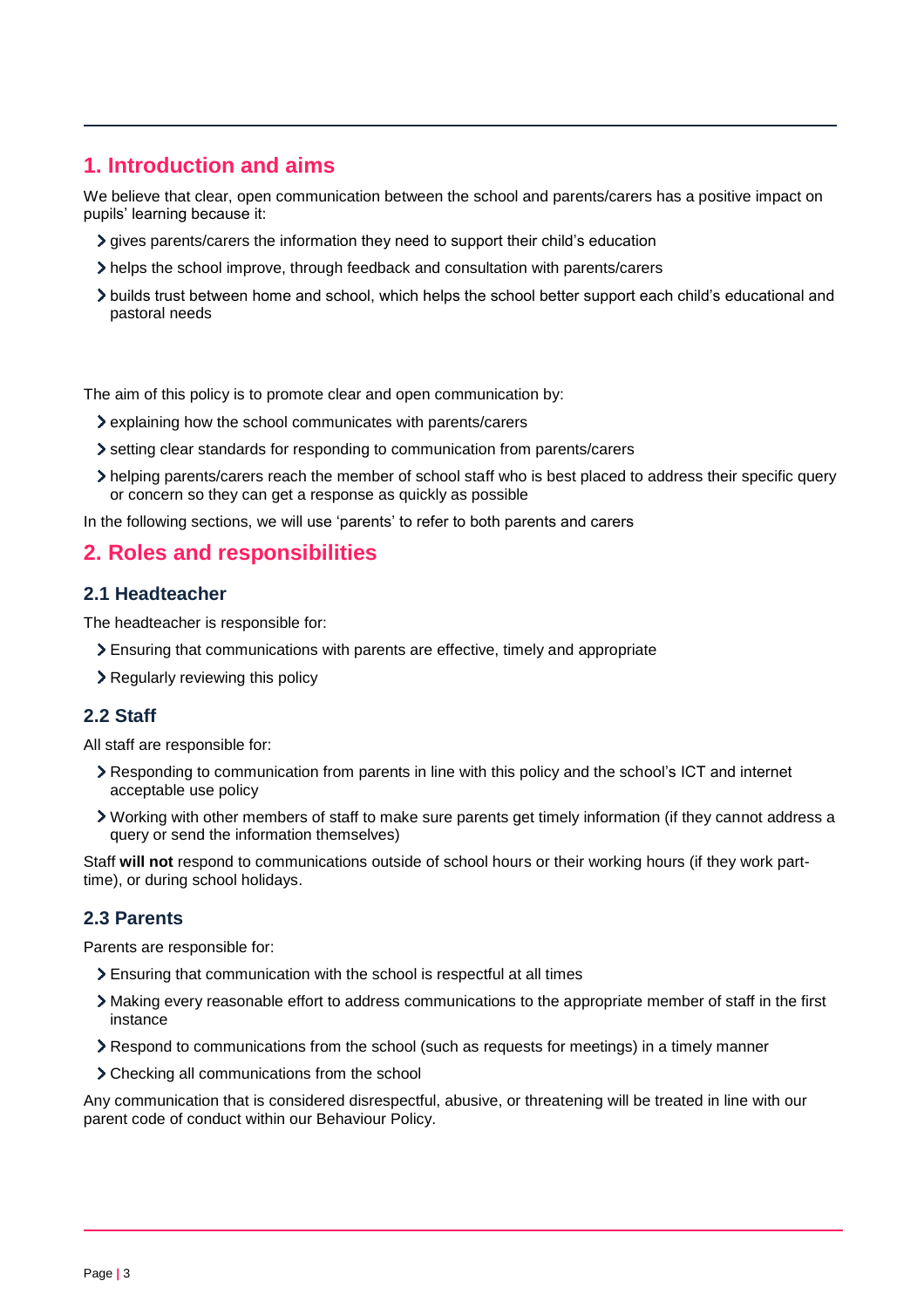### <span id="page-3-0"></span>**3. How we communicate with parents and carers**

The sections below explain how we keep parents up-to-date with their child's education and what is happening in school.

Parents should monitor all of the following regularly to make sure they do not miss important communications or announcements that may affect their child.

#### **3.1 Email/ Parentmail**

We use Parentmail to keep parents informed about the following things:

- Upcoming school events
- Scheduled school closures (for example, for staff training days)
- > School surveys or consultations
- Class activities or teacher requests
- > Payments
- > Booking Wraparound Care
- Forms (eg: for school lunches)

#### **3.2 Text messages**

We will text parents about:

- > Short-notice changes to the school day
- Emergency school closures (for instance, due to bad weather)
- Notification of school trip delay or eta
- > Any other emergency

#### **3.3 School calendar**

Our website includes a full school calendar for the year which is updated termly or when new events are created.

Where possible, we try to give parents at least 2 weeks' notice of any events or special occasions (including non-uniform days, special assemblies or visitors, or requests for pupils to bring in special items or materials).

Any such event will be included in the school calendar.

#### **3.4 Phone calls**

Parents will be called for the following reasons (this list is not exhaustive):

- A head bump or a major scape or fall
- If a child becomes unwell (eg: temperature, headache, stomach ache)
- Following an incident involving their child which is of concern
- > To share good news about a child
- If there is a concern over safeguarding of the child
- > To follow up absence calls

#### **3.5 Letters via Parentmail**

We send the following letters home regularly: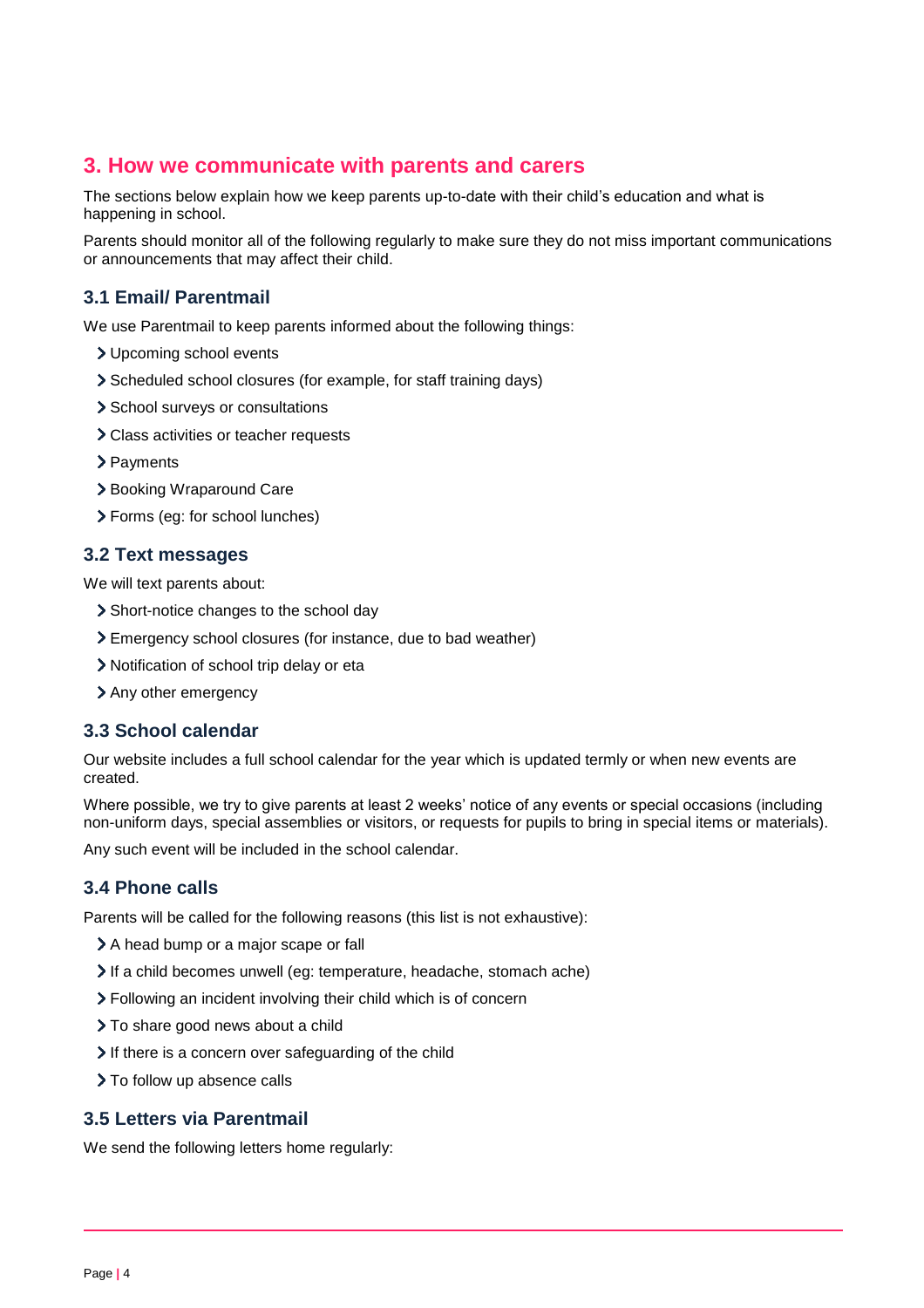- > Letters about trips and visits
- Consent forms
- > Our biweekly newsletter

#### **3.6 Reading Records**

- Teachers will write when they hear a child read
- > Parents will write when they listen to their child read

#### **3.7 Reports**

Parents receive reports from the school about their child's learning, including:

- An end-of-year report covering their achievement in areas of the curriculum, how well they are progressing, and their attendance
- > A report on KS1 and KS2 SATs tests
- A report on the results of public examinations

We also arrange regular meetings where parents can speak to their child's teacher(s) about their achievement and progress (see the section below).

#### **3.8 Meetings**

We hold two parents' evenings per year. During these meetings, parents can talk with teachers about their child's achievement and progress, the curriculum or schemes of work, their child's wellbeing, or any other area of concern.

The school may also contact parents to arrange meetings between parents' evenings if there are concerns about a child's achievement, progress, or wellbeing.

Parents of pupils with special educational needs (SEN), or who have other additional needs, may also be asked to attend further meetings to discuss SEND support plans.

#### **3.9 School website**

Key information about the school is posted on our website, including:

- > School times and term dates
- Important events and announcements
- Curriculum information
- > Important policies and procedures
- > Important contact information
- Information about before and after-school provision

Parents should check the website before contacting the school.

#### **3.10 Purple Mash and See-saw**

Online work and communication directly linked to children is through Purple Mash and See-saw. Children can share their work and the teacher can communicate with children and vice versa through this platform. **This is not intended to be a platform for parent-teacher communication.**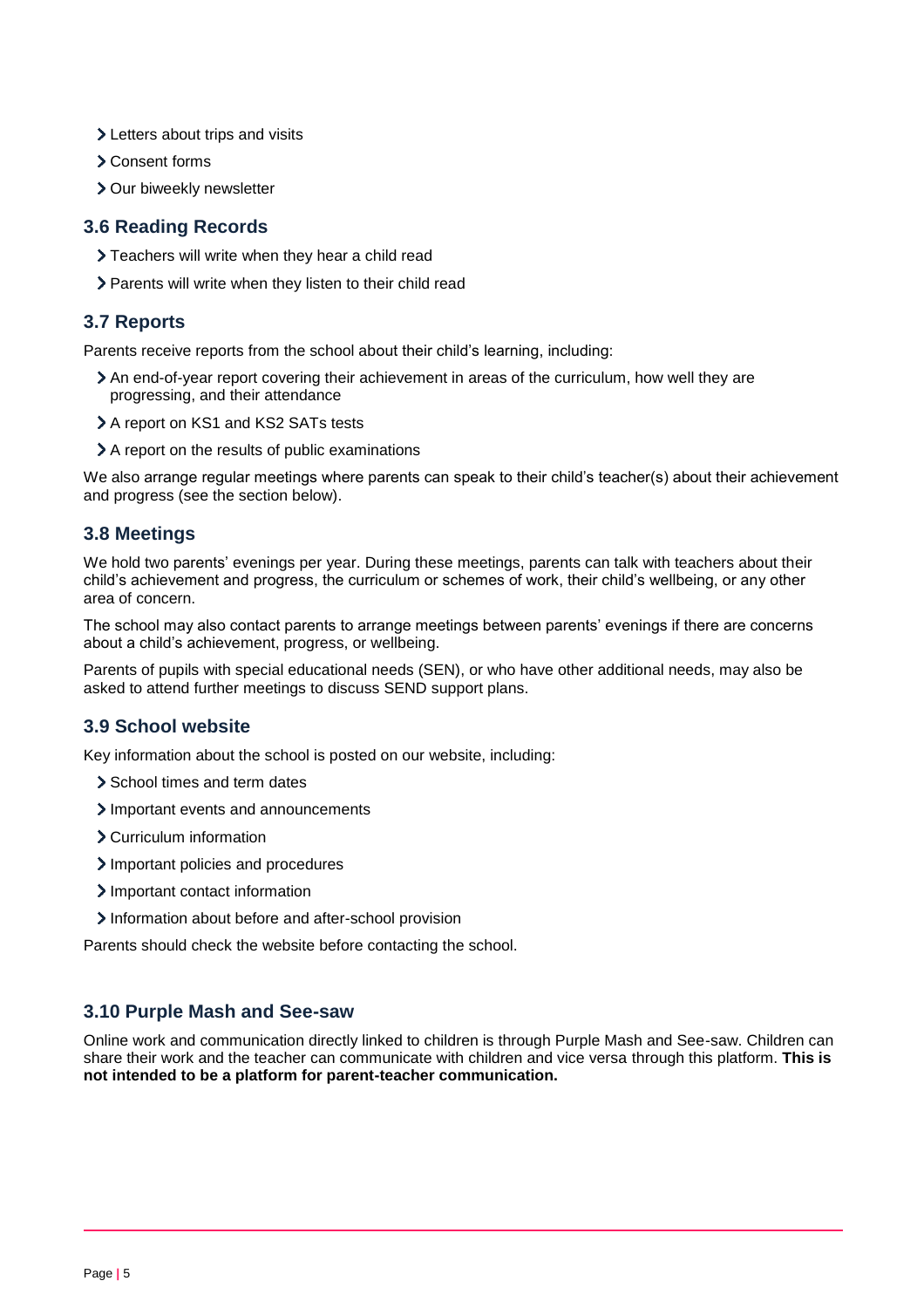## <span id="page-5-0"></span>**4. How parents and carers can communicate with the school**

Please use the list in appendix 1 to identify the most appropriate person to contact about a query or issue, including the school office number and email address.

#### **4.1 Email**

Parents should always email the school, or the appropriate member of staff, about non-urgent and nonsensitive issues in the first instance. [office@lacehillacademy.co.uk](mailto:office@lacehillacademy.co.uk)

We aim to acknowledge all emails within two working days, and to respond in full (or arrange a meeting or phone call if appropriate) within five working days.

If a query or concern is urgent, and you need a response sooner than this, please call the school.

There are additional emails to make sure the correct person receives the email.

[senco@lacehillacademy.co.uk](mailto:senco@lacehillacademy.co.uk) Special Educational Needs queries and correspondence.

[confidential@lacehillacademy@lacehillacademy.co.uk](mailto:confidential@lacehillacademy@lacehillacademy.co.uk) Safeguarding or sensitive concerns (this email can only be accessed by SLT)

[wraparound@lacehillacademy.co.uk](mailto:wraparound@lacehillacademy.co.uk) After school care and breakfast club enquiries

#### **4.2 Phone calls**

If you need to speak to a specific member of staff about a **non-urgent** matter, please email the school office and the relevant member of staff will contact you within two working days.

If this is not possible (due to teaching or other commitments), someone will get in touch with you to schedule a phone call at a convenient time. We aim to make sure you have spoken to the appropriate member of staff within two days of your request.

If your issue is urgent, please call the school office.

Urgent issues might include things like:

- > Family emergencies
- > Safeguarding or welfare issues

For more general enquiries, please call the school office.

#### **4.3 Meetings**

If you would like to schedule a meeting with a member of staff, please email the appropriate address (see appendix 1), or call the school to book an appointment.

We try to schedule all meetings within five working days of the request.

\*While teachers are available at the beginning or end of the school day if you need to speak to them urgently, we recommend you book appointments to discuss:

Any concerns you may have about your child's learning

Updates related to pastoral support, your child's home environment, or their wellbeing

**\*DURING THE COVID PANDEMIC, THIS IS MAY NOT BE POSSIBLE, SO PLEASE CONTACT THE OFFICE WHO WILL GET A MESSAGE TO YOUR CLASS TEACHER, OR ARRANGE A PHONE CALL. MEETINGS CAN BE ARRANGED, WHICH NEED TO FOLLOW OUR COVID-19 GUIDELINES**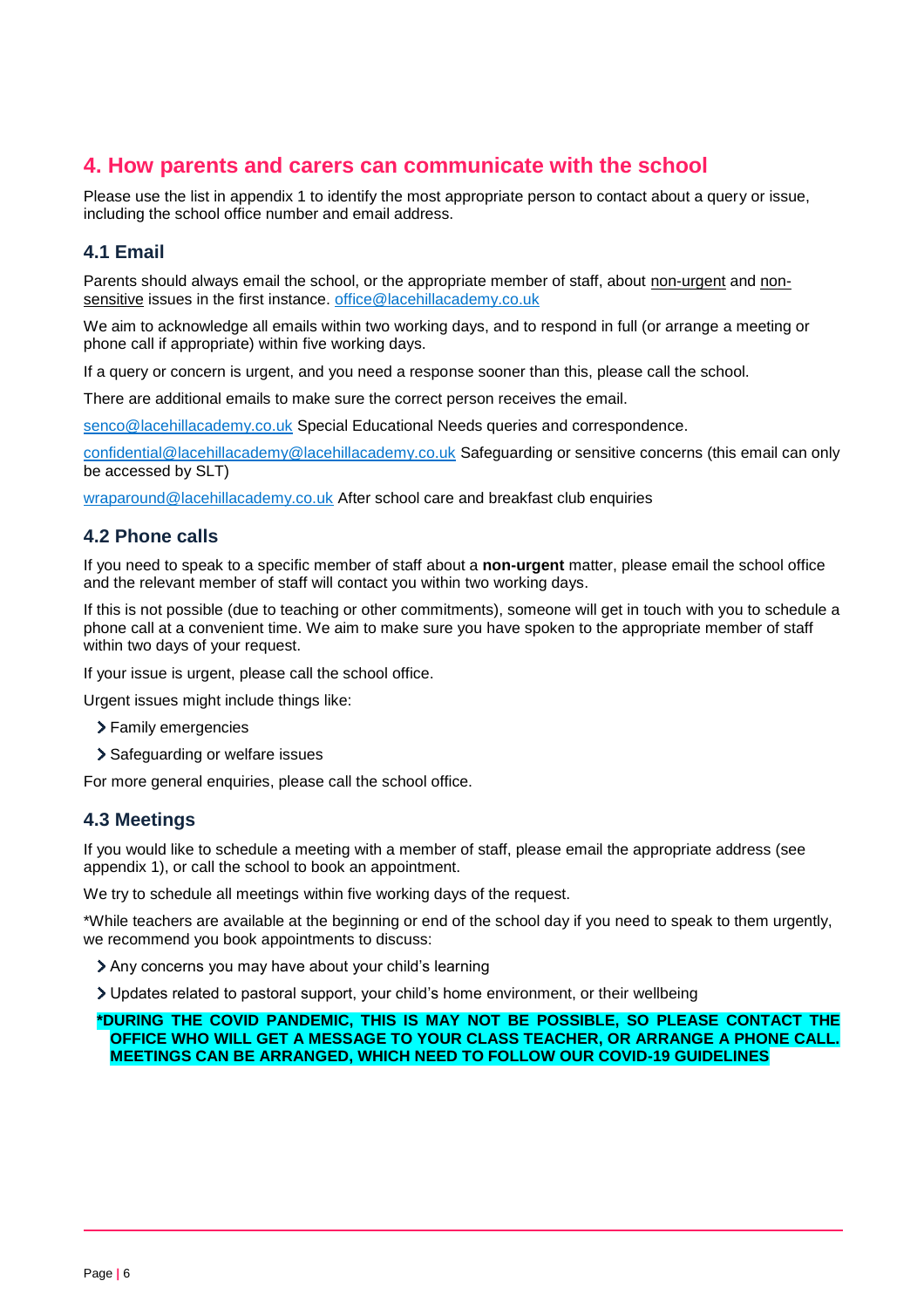## <span id="page-6-0"></span>**5. Inclusion**

It is important to us that everyone in our community can communicate easily with the school.

We currently make whole-school announcements and communications (such as email alerts and newsletters) available in English.

Parents who need help communicating with the school can request the following support:

School announcements and communications translated into additional languages

We can make additional arrangements if necessary. Please contact the school office to discuss these.

## <span id="page-6-1"></span>**6. Monitoring and review**

The headteacher monitors the implementation of this policy and will review the policy every two years. The policy will be approved by the governing board.

## <span id="page-6-2"></span>**7. Links with other policies**

The policy should be read alongside our policies on:

- ICT and internet acceptable use
- > Parent code of conduct
- > Staff code of conduct
- > Complaints policy
- > Behaviour Policy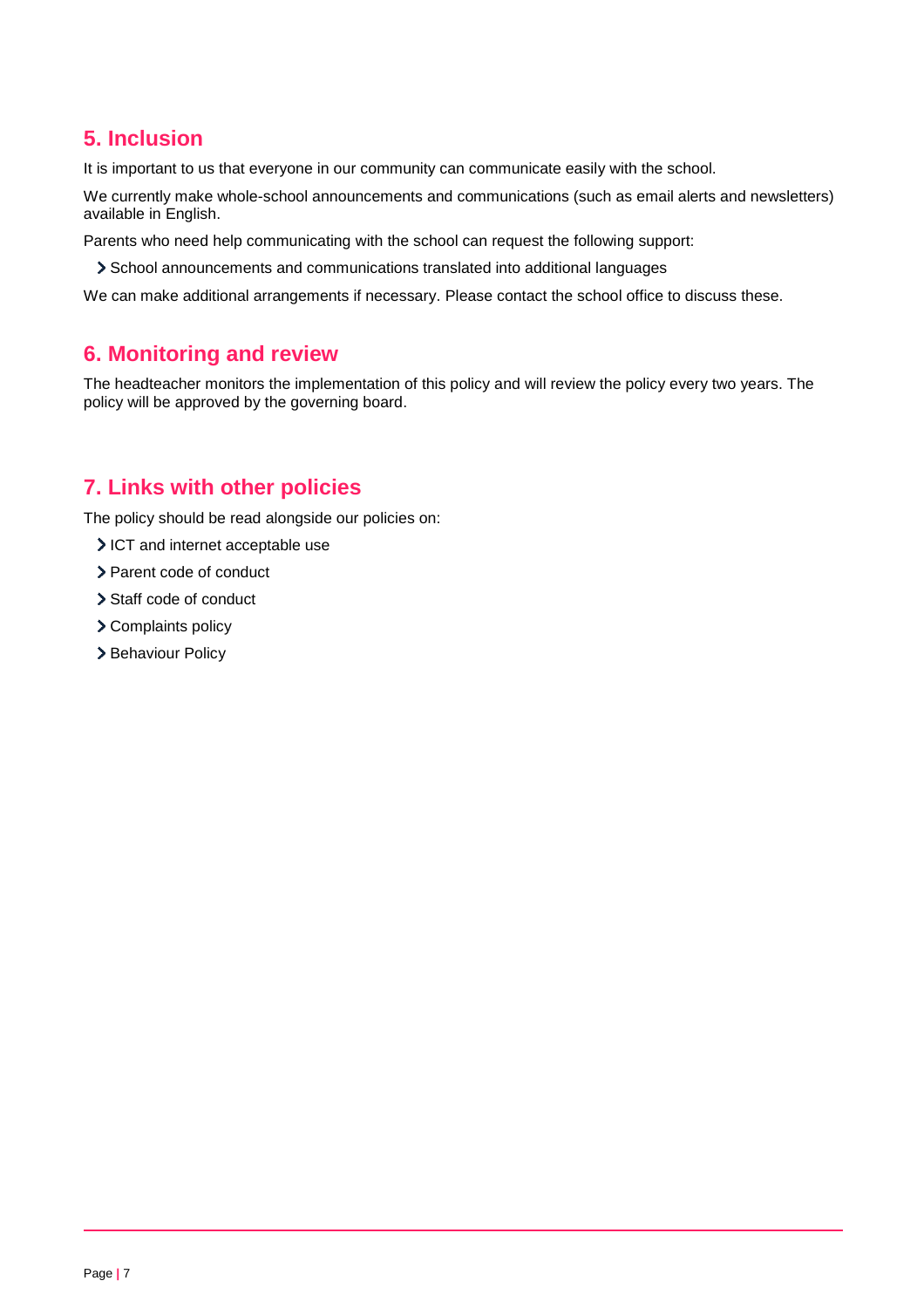<span id="page-7-0"></span>**Appendix 1: school contact list**

#### **Who should I contact?**

**Remember:** check our website first, much of the information you need is posted there.

If you have questions about any of the topics in the table below, or would like to speak to a member of staff:

- > Email the most appropriate address
- Include your child's full name in the subject line

We try to respond to all emails within two days

| <b>I HAVE A QUESTION ABOUT</b>                           | WHO YOU NEED TO TALK TO                                                                                                                                           |
|----------------------------------------------------------|-------------------------------------------------------------------------------------------------------------------------------------------------------------------|
| My child's learning/class<br>activities/lessons/homework | Your child's class teacher<br>> office@lacehillacademy.co.uk                                                                                                      |
| My child's wellbeing/pastoral support                    | Your child's class teacher<br>office@lacehillacademy.co.uk<br>Senior Leadership Team<br>confidential@lacehillacademy@lacehillacademy.co.uk<br>Ms Morgan Ms Geliot |
| Payments                                                 | office@lacehillacademy.co.uk<br>Mrs Barson 01280 823747                                                                                                           |
| School trips                                             | office@lacehillacademy.co.uk                                                                                                                                      |
| Uniform/lost and found                                   | office@lacehillacademy.co.uk                                                                                                                                      |
| Attendance and absence requests                          | office@lacehillacademy.co.uk<br>Mrs Day 01280 823747<br>Mrs Barson 01280 823747                                                                                   |
| Bullying and behaviour                                   | Your child's class teacher<br>office@lacehillacademy.co.uk                                                                                                        |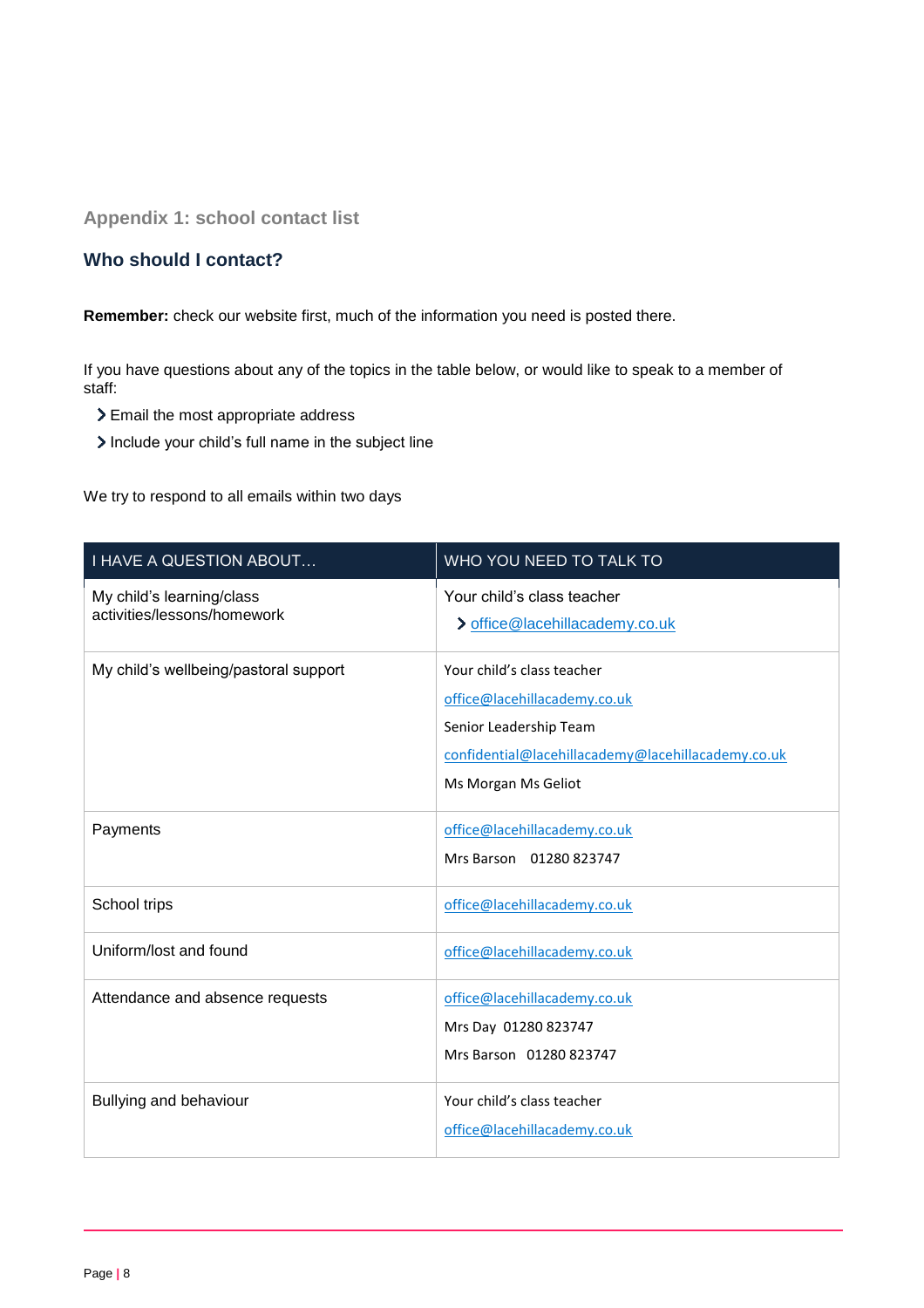| <b>I HAVE A QUESTION ABOUT</b>    | WHO YOU NEED TO TALK TO                                                                          |
|-----------------------------------|--------------------------------------------------------------------------------------------------|
|                                   | Senior Leadership Team Ms Morgan Ms Geliot<br>confidential@lacehillacademy@lacehillacademy.co.uk |
| School events/the school calendar | office@lacehillacademy.co.uk                                                                     |
| Special educational needs         | senco@lacehillacademy.co.uk<br>Ms Geliot                                                         |
| Before and after-school clubs     | wraparound@lacehillacademy.co.uk                                                                 |
| Hiring the school premises        | office@lacehillacademy.co.uk<br>Mrs Barson 01280 823747                                          |
| The PTA (Friends)                 | friends@lacehillacademy.co.uk                                                                    |
| The governing board (chairs)      | jgreen.governor@lacehillaademy.co.uk<br>mdoherty.governor@lacehillaademy.co.uk                   |
| Catering/meals                    | office@lacehillacademy.co.uk<br>Mrs Day 01280 823747                                             |
| *Complaints                       | office@lacehillacademy.co.uk<br>confidential@lacehillacademy@lacehillacademy.co.uk               |

#### \*Complaints

We hope you are happy with all we do at Lace Hill Academy, however if you need to speak to someone about a complaint, you will need to follow our Complaints policy.

In the first instance, an informal meeting should be arranged with a member of SLT who can be contacted through the office or on the confidential email.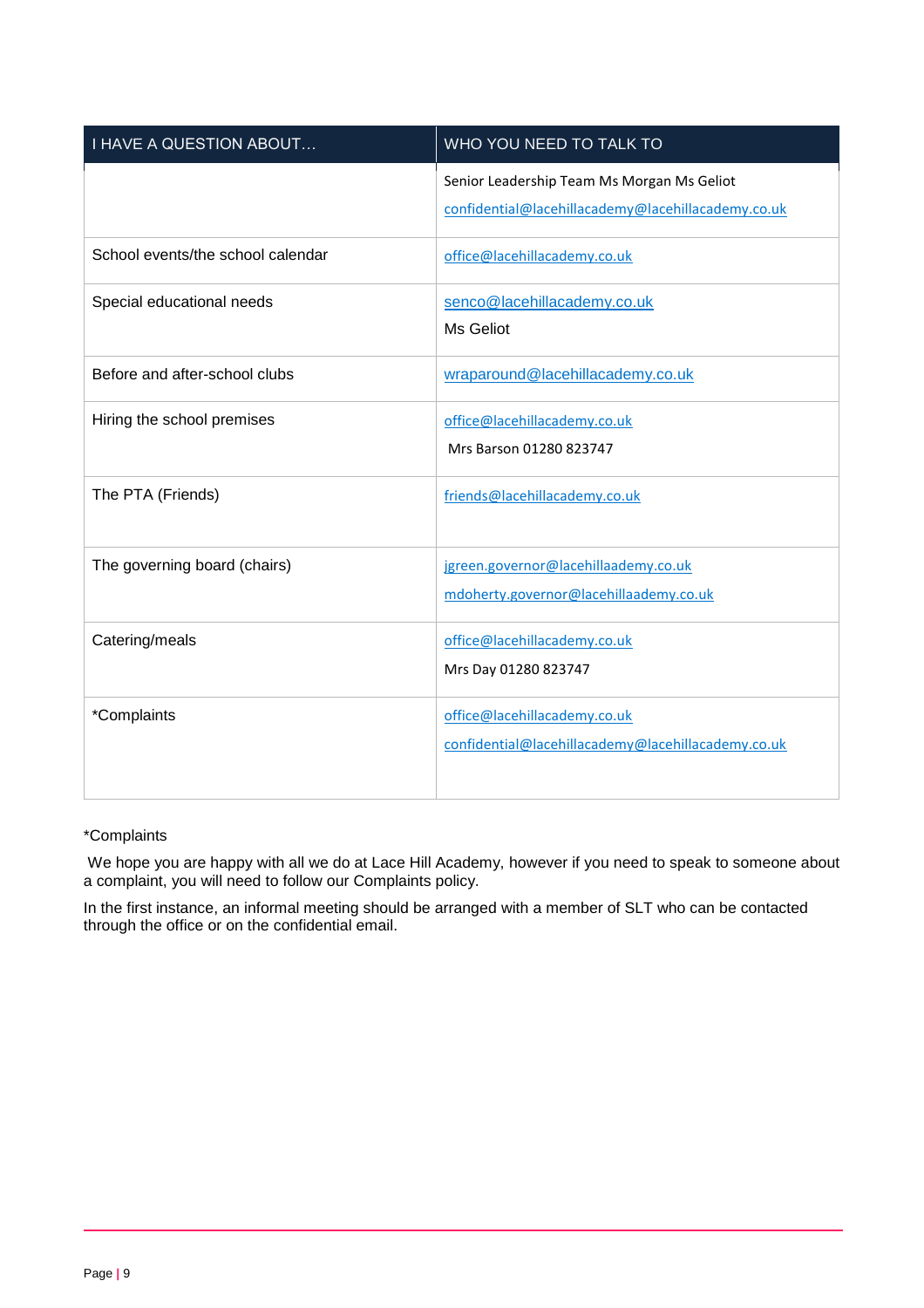Appendix 2

#### **Appendix Guidelines for Parents' Behaviour**

We believe staff, parents and children are entitled to a safe and protective environment in which to work. Behaviour that will cause harassment, alarm or distress to users of the premises is contrary to the aims of the Academy - that all members of the Academy community treat each other with respect.

#### **Expectation**

- That adults set a good example to children at all times, showing them how to get along with all members of the Academy and the wider community.
- That no members of staff, parents or children are the victims of abusive behaviour or open to threats from other adults on the Academy premises.
- Physical attacks and threatening behaviour, abusive or insulting language verbal or written, to staff, governors, parents and carers, children and other users of the Academy premises will not be tolerated and will result in withdrawal of permission to be on school premises.
- Any parent who is asked to leave the Academy premises will have the right to appeal the decision by writing to the Chair of Governors.
- Please note that incidents of rudeness will be logged with the Chair of Governors

#### **Additional notes**

Academy premises are private property and parents have been granted permission from the Academy to be on Academy premises. However, in case of abuse or threats to staff, pupils or other parents, the Academy may ban parents from entering Academy.

It is also an offence under section 547 of the Education Act 1997 for any person (including a parent) to cause a nuisance or disturbance on school/ Academy premises. The police may be called to assist in removing the person concerned.

Types of behaviour that are considered serious and unacceptable and will not be tolerated towards any member of the Academy community are listed below this is not an exhaustive list but seeks to provide illustrations of such behaviour:

- Shouting, or using aggressive language either in person or over the telephone or in an email
- Inappropriate posting on Social Networking sites deemed as bullying
- Speaking in an aggressive/threatening tone
- Physically intimidating e.g. standing very close
- The use of aggressive hand gestures/exaggerated movements
- Physical threats
- Shaking or holding a fist towards another person
- Swearing